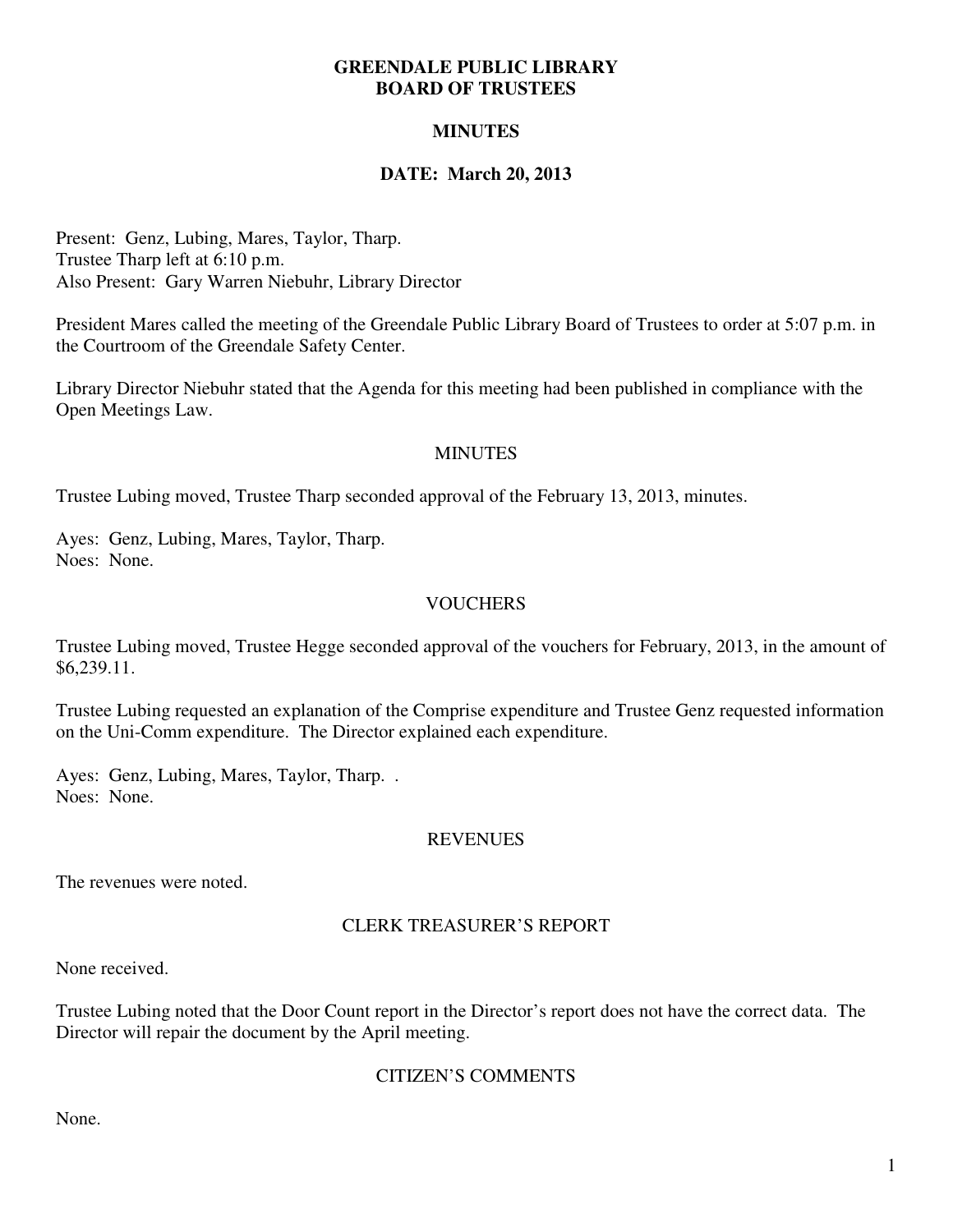# UNFINISHED BUSINESS

The Director reported on progress achieved in the Community Learning Center.

A discussion was held on a request to upgrade the electrical and date capability in the workroom as an additional to the CLC project.

Trustee Lubing moved, Trustee Hegge seconded, a motion to allow the Director to spend up to \$10,000 for incidentals in the construction of the Community Learning Center from the equipment replacement account.

After discussion, the motion was withdrawn.

Trustee Taylor moved, Trustee Lubing seconded, a motion to correct the electrical and data concerns in the workroom as a work order within the Community Learning Center project.

Ayes: Genz, Lubing, Mares, Taylor, Tharp. . Noes: None.

Trustee Taylor moved, Trustee Lubing seconded, a motion to authorize the purchase of necessary furniture for the workroom as presented by the Director from the equipment replacement account.

Ayes: Genz, Lubing, Mares, Taylor, Tharp. . Noes: None.

President Mares reported that after a survey of the Board, the two representatives from the Board to the Community Learning Center Advisory Board will be Marty Lubing and herself.

Trustee Taylor moved, Trustee Hegge seconded, a motion to appoint President Mares and Trustee Lubing to the Community Learning Center Advisory Board.

Ayes: Genz, Lubing, Mares, Taylor, Tharp. . Noes: None.

The Board noted the State Annual Report. Trustee Lubing noted the need to change email addresses with the State and the Director said he had got that done.

# NEW BUSINESS

There was no new business before the Board.

# **CORRESPONDENCE**

None.

# PRESIDENT'S REPORT

None.

# DIRECTOR'S REPORT